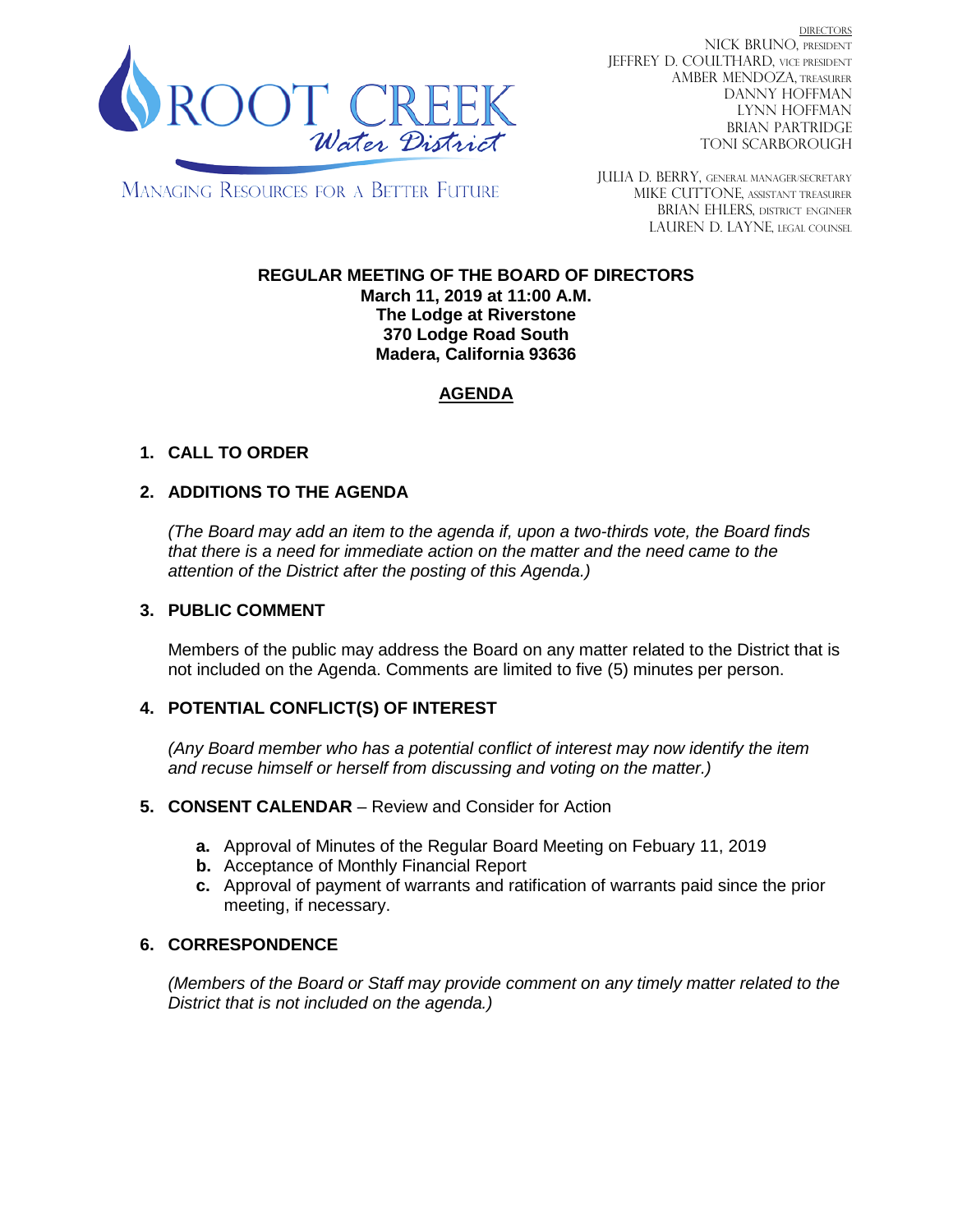- **7. BOARD ACTION ITEMS**  The Board may take action on any of the following items
	- **a. Extension of Infrastructure Lease between RCWD & Riverstone Development, LLC** – Review and consider action to amend the lease to extend the term to June 30, 2019
	- **b. District Special Counsel -** Review and consider taking action to hire Special **Counsel**
	- **c. District Standards Updates –** Review and consider taking action to update District Standards
	- **d. Compaction Testing Standards-** Review and consider taking action to adopt District Compaction Standards
- **8. COMMITTEE REPORTS -** The Board may take action on any of the following items
	- **a. Water Supply and Utilization – Ad Hoc Committee.** Report from the Ad Hoc Committee on water supply agreement discussions and potential special projects
		- **i.** 2018-2019 Water Supply Update
		- **ii.** Wonderful Nut Orchards Supply Agreement- Draft Sixth Amendment
- **9. DISTRICT ENGINEER'S REPORT -** The Board may take action on any of the following items
	- **a.** Operations Monthly Report
	- **b.** Waste Water Treatment Plant Status
	- **c.** Scopes of Work for Approval
		- **i.** District Standards Update
		- **ii.** Master Planned Water Distribution System Infrastructure Evaluation
	- **d.** Other District Matters

#### **10. LEGAL COUNSEL REPORT** – The Board may take action on any of the following items

- **a.** Legislation
- **b.** Legal matters affecting the District
- **11. GENERAL MANAGER'S REPORT** The Board may take action on any of the following items
	- **a.** Form 700 Filing Reminder
	- **b.** District Matters Review and consider taking action
- **12. COMMUNITY FACILITIES DISTRICT (CFD)** The Board may take action on any of the following items